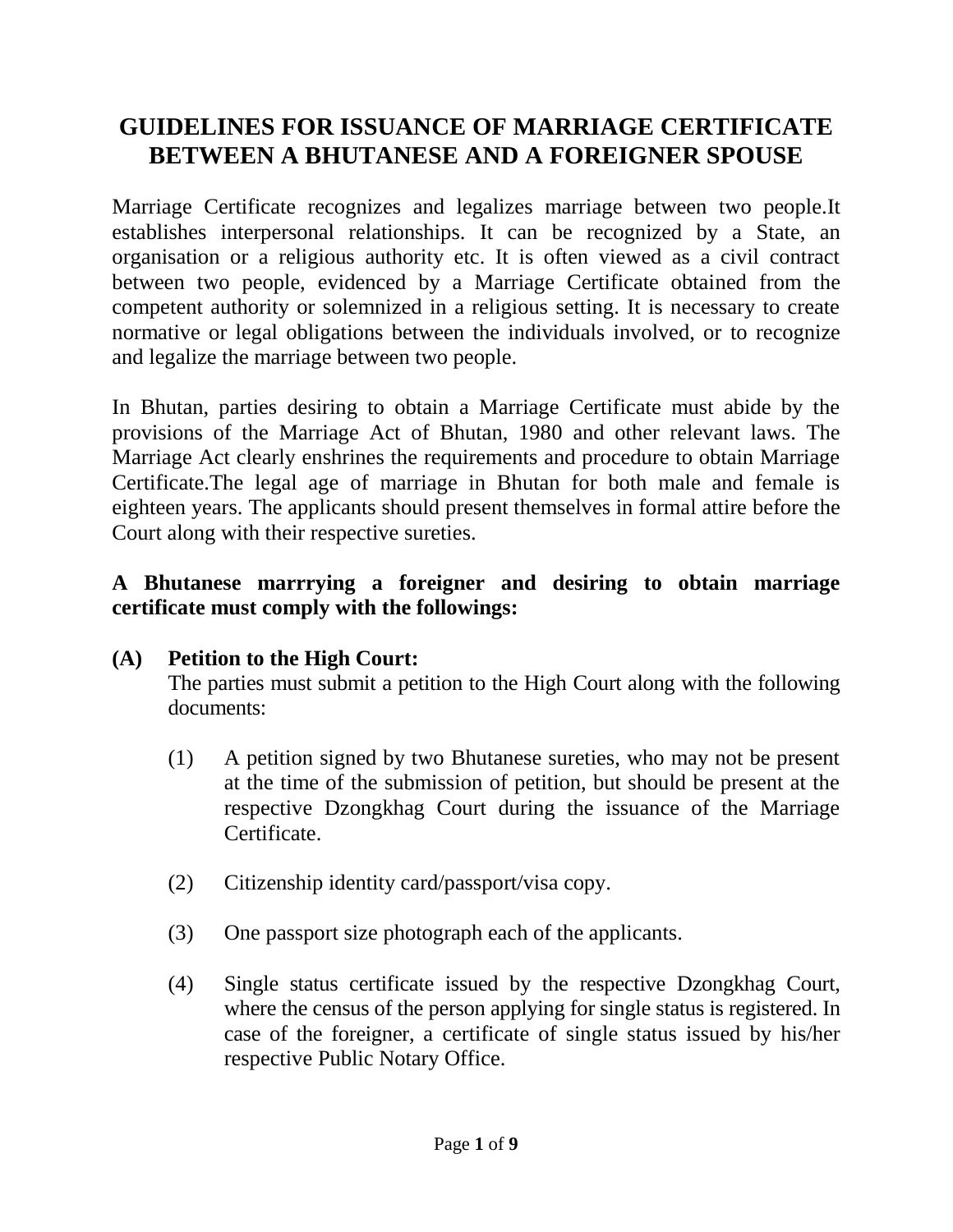- (5) Copy of divorce agreement/final decree of divorce, if previously married and divorced evidencing a lapse of one year.
- (6) A copy of the death certificate of the spouse, if the party have been previously married and widowed.
- (7) Birth certificate of the child/children if any or declaration if otherwise.
- (8) Facts establishing to the satisfaction of the court that they had been associated with each other for atleast a minimum of one year.
- (9) Proof of one year lapsed after the application for the Marriage Certificate if it has been denied by the Court.
- (10) Proof of exiting Bhutan within one month from the date of divorce with the previous Bhutanese spouse if any.
- (11) In addition to the above requirements **a foreinger spouse** shall also submit the following documents:
	- (a) A certified copy of a certificate of consent and certificate stating the marital status signed by the parents. A relationship certificate/documentary evidence/s duly issued by the competent authority of the respective country of the foreigner to establish the relationship.
	- (b) In the event of the death of both the parents, a certified copy of a certificate of consent and certificate stating the marital status must be obtained from atleast two persons of first, second or third degree consuiguinity of the person applying for a certificate of single status. In such case, a certified death certificate of the deceased parents issued by competent authority and a certified relationship certificate/documentary evidence/s duly issued by the competent authority of the home country of the foreigner to establish the relationship.
	- (c) In the event where a foster/adopted parents are the legal guardian/s of the person desiring to obtain a certificate of single status, a certified copy of a certificate of consent and certificate stating the marital status must be obtained from a foster/adopted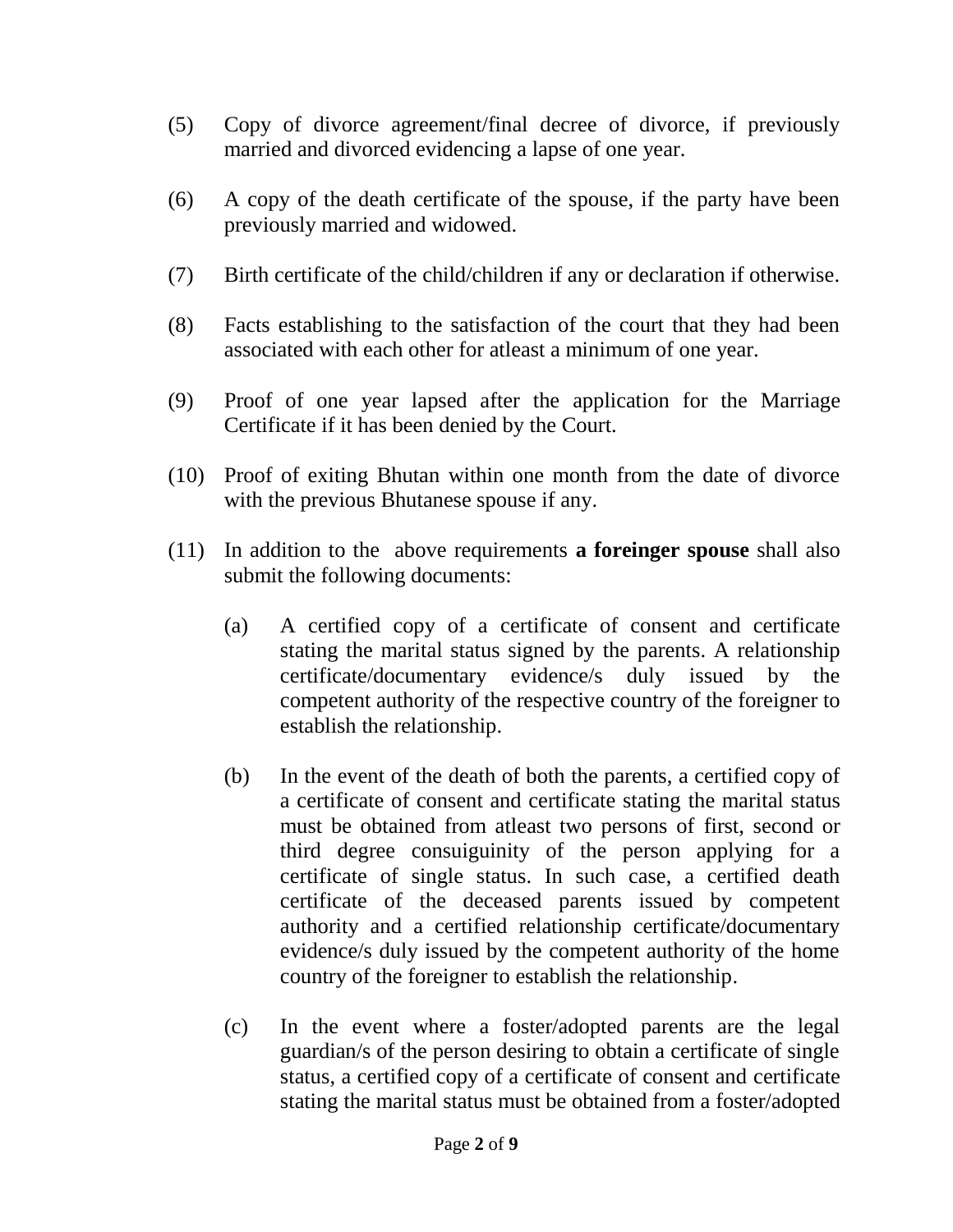parents. In this case, a person must furnish evidence/s to the satisfaction of the court issuing the certificate of single status to affirm such relationship.

- (d) In the event of demise of both the foster parents, a certified copy of a certificate of consent and certificate stating the marital status must be obtained from atleast two persons of first, second or third degree consuiguine of the person applying for a certificate of single status. In such case, a certified copy of death certificate of the deceased foster parents issued by competent authority and a certified relationship certificate/documentary evidence/s duly issued by the competent authority of the home country of the foreigner must be submitted to establish the relationship.
- (e) If the parents, foster/adopted parents, relatives, or legal guardians deny giving the certificate of consent and the certificate stating the marital status, then such cetificate shall be obtained from the respective court or the public notary office.
- (f) Copy of the passport or any other document of such nature of the natural/foster/adopted parents or of any person from whom a certificate of consent and certificate stating the marital status is obtained as the case may be.
- (g) Any other certified legal document/s to prove his/her marital status may be submitted for review by the Registry of the Court.
- (h) A certified copy of clearance certificate from competent authority stating that he or she is not convicted of criminal offence.

Upon the submission of the petition (Form 7 Ka), the High Court shall verify the documents and conduct the interview. Thereafter, the High Court shall issue an order to the respective Dzongkhag Court where the census of the prospective Bhutanese spouse is recorded. The respective Dzongkhag Court shall then verify the documents, take affidavit and issue the Marriage Certificate in accordance with the Marriage Act.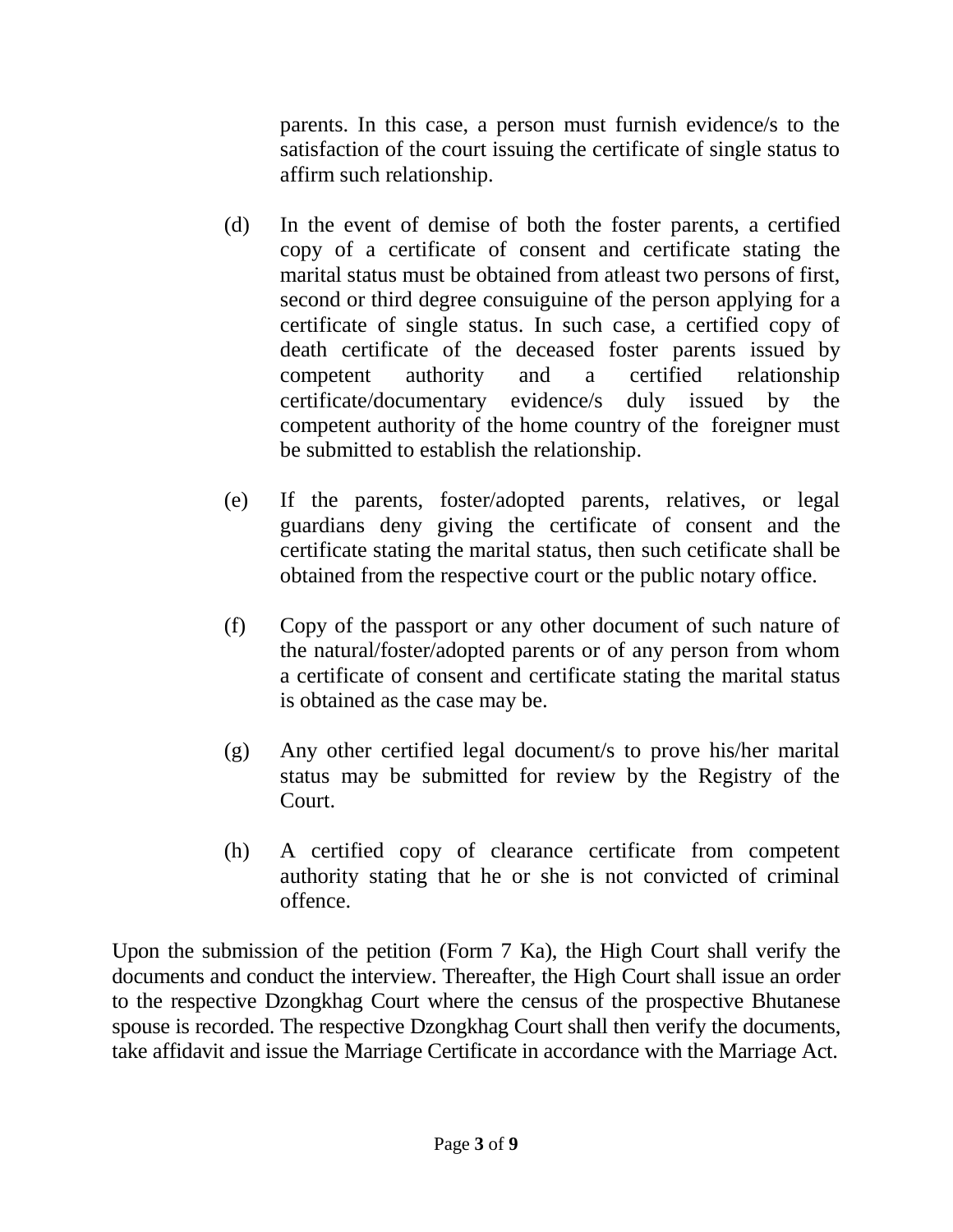### **(B) Single Status Certificate for:**

- **(1) A Bhutanese spouse:** A Bhutanese marrying a foreigner and desiring to obtain Marriage Certificate must produce single status certificate from his/her respective Dzongkhag Court, where the prospective Bhutanese spouse census is recorded. The single status certificate must be obtained by submitting an application to the Registry of the Court of the respective Dzongkhag. The application must be made in person with the following documents:
	- (a) Authentication Certificate from the Gup stating the marital status of the spouse. However, whose census are with Thromdes/Municipals, a certificate of aunthentication of marital status must be obtained from the respective Thrompons/Mayors.
	- (b) A certified copy of the certificate of consent and certificate stating the marital status signed by parents along with a relationship certificate (family tree/census) duly issued by the Ministry of Home and Cultural Affairs to establish the parentchildren relationship.
	- (c) In the event of death of both the parents, a certificate of consent and certificate stating the marital status must be obtained from the head of the family and two other relatives of first, second or third degree consuiguinity of the person applying for a certificate of single status. In such case, a death certificate of the deceased parents issued by competent authority and a relationship certificate (family tree/census) duly issued by the Ministry of Home and Cultural Affairs to establish the relationship of the person applying for a certificate of single status and his/her first, second or third degree consanguinity must be submitted.
	- (d) In the event where a foster/adopted parents are the legal guardian/s of the person desiring to obtain a certificate of single status, a certificate of consent and certificate stating the marital status must be obatined from such foster/adopted parents. In this case, the person must furnish evidence/s to the satisfaction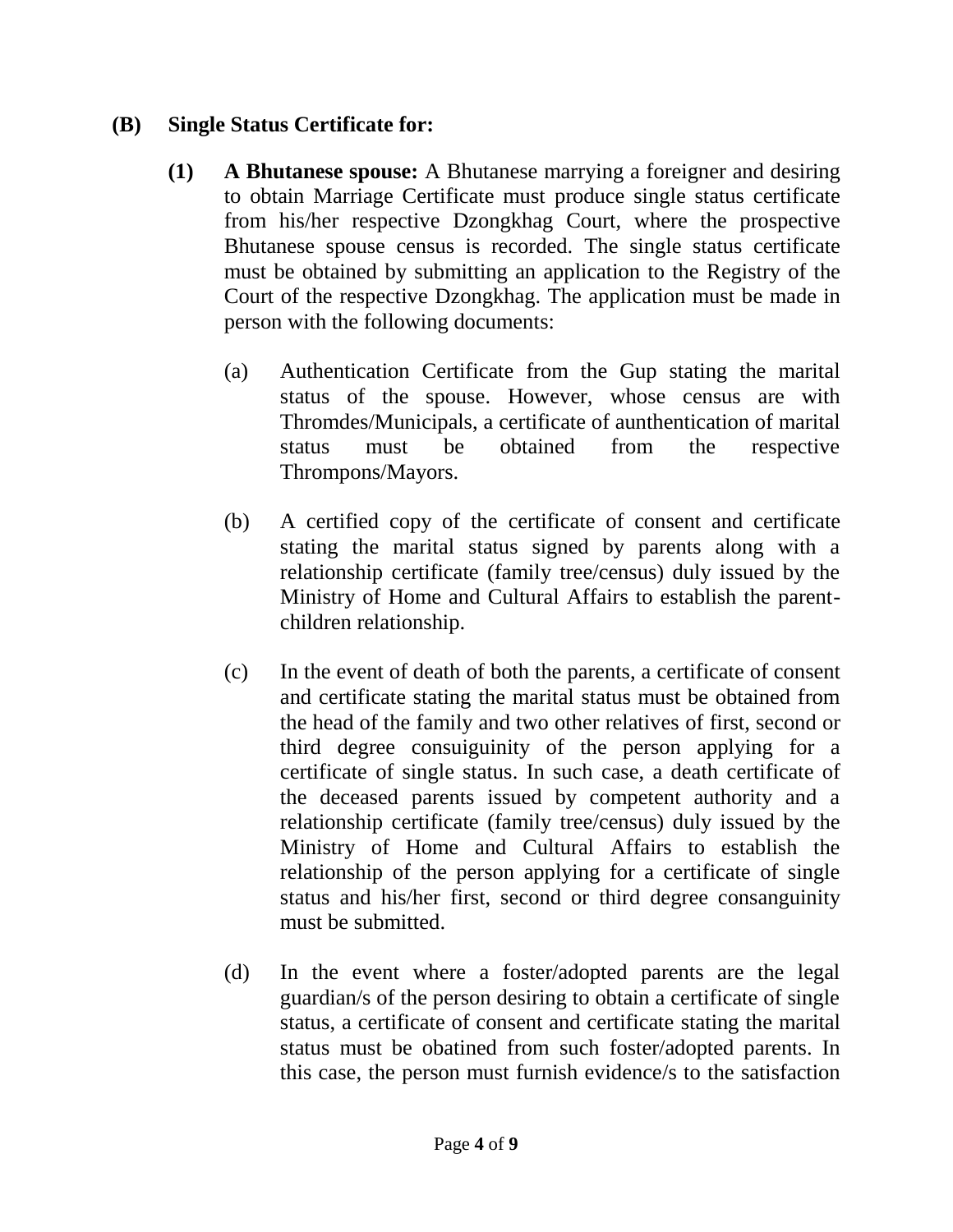of the court issuing the certificate of single status to affirm such relationship.

- (e) In the event of death of both the foster parents, a certificate of consent and certificate stating the marital status must be obtained from the head of the family and two other relatives of first, second or third degree consuiguinity of the person applying for a certificate of single status. In such case, a death certificate of the deceased foster parents issued by competent authority and a relationship certificate duly issued by the Ministry of Home and Cultural Affairs to establish the relationship of the person applying for a certificate of single status and his/her first, second or third degree consanguinity must be submitted.
- (f) If the parents, foster/adopted parents, relatives, or legal guardians deny giving the certificate of consent and the certificate stating the marital status, then such cetificate shall be obtained from the respective courts or the public notary office, where his/her census is recorded.
- (g) Copy of the Citizenship Identity Card.
- (h) Copy of the Citizenship Identity Card of the parents/foster/adopted parents/ and of any person except from the respective courts whom a certificate of consent and certificate stating the marital status is obtained as the case may be.
- (i) Two recent passport size photographs in proper national dress.
- (j) A copy of divorce agreement/Judgment, which ever is appropriate, if previously married and divorced evidencing lapse of one year.
- (k) A copy of death certificate of the deceased spouse, if previously married and widowed.
- **(2) A Foreigner spouse:** A foreigner marrying a Bhutanese and desiring to obtain Marriage Certificate must produce a certificate of single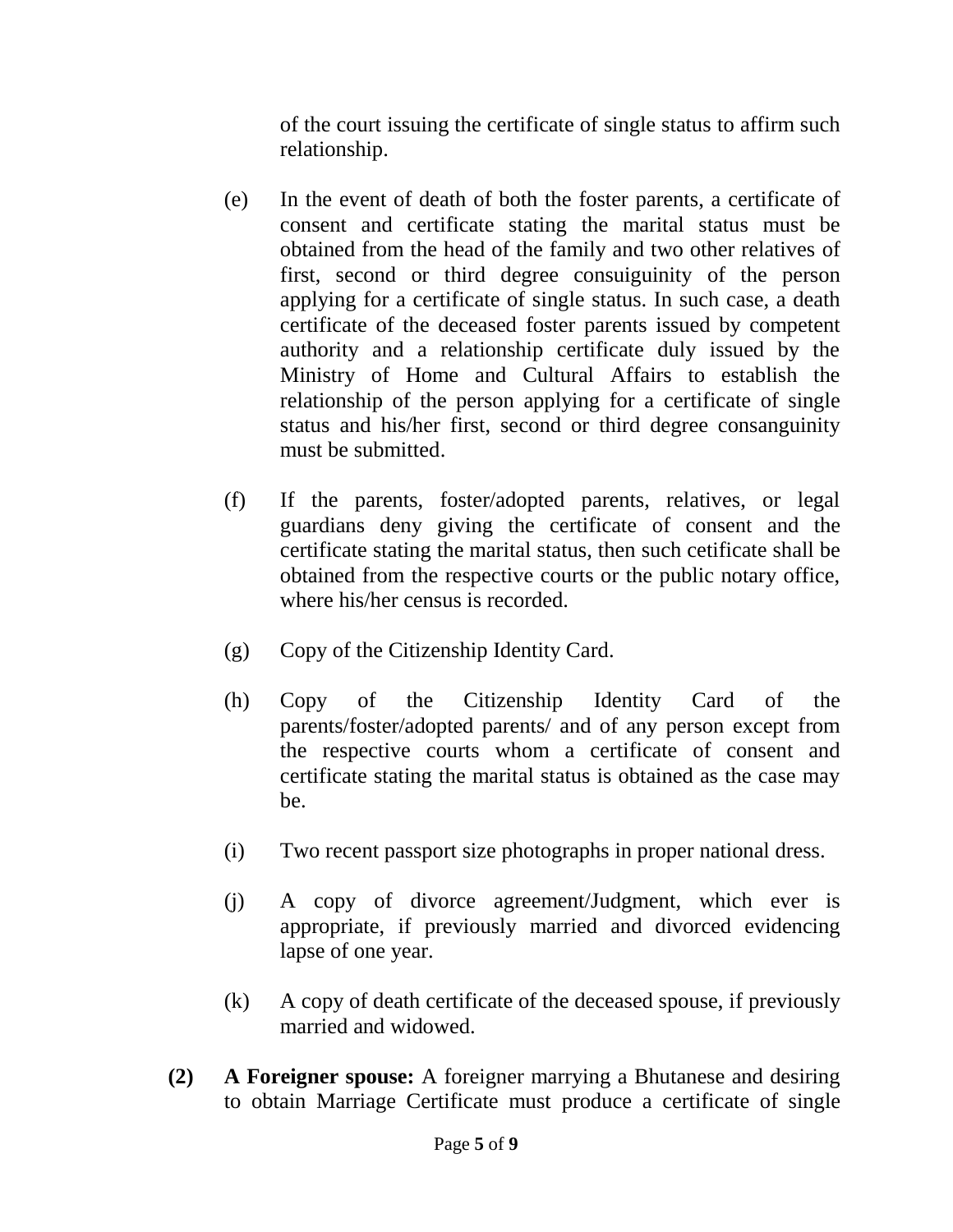status issued by the Notary Public Office of his/her respective country.

#### **(C) Issuance of the Marriage Certificate by the respective Dzongkhag Court:**

Upon receiving the order from the High Court, the respective Dzongkhag Court where the prospective Bhutanese census is recorded shall further verify the documents and obtain an affidavit from the parties before issuing the Marriage Certificate.

- (1) The parties shall:
	- (a) Submit the copy of an order from the High Court which has not lapsed three months.
	- (b) Submit single status certificates and the certificate of consent.
	- (c) Present two sureties, a male surety for the bridegroom and a female surety for the bride. Of the two sureties, one must be a Bhutanese citizen and acceptable by the Court and should be well acquainted with the couple in accordance with Section Kha 2-1of the Marriage Act 1980.
	- (d) Present themselves before the Court in person in accordance with Sections Kha 1-5 & Kha 2-1 of the Marriage Act 1980.
	- (e) Submit three recent passport size photographs each.
	- (f) Submit a copy of divorce agreement/final decree of divorce, if previously married and divorced evidencing lapse of one year.
	- (g) Submit a copy of death certificate of the deceased spouse, if previously married and widowed.
	- (h) Submit a copy of birth certificate of the child/children if any or declaration otherwise.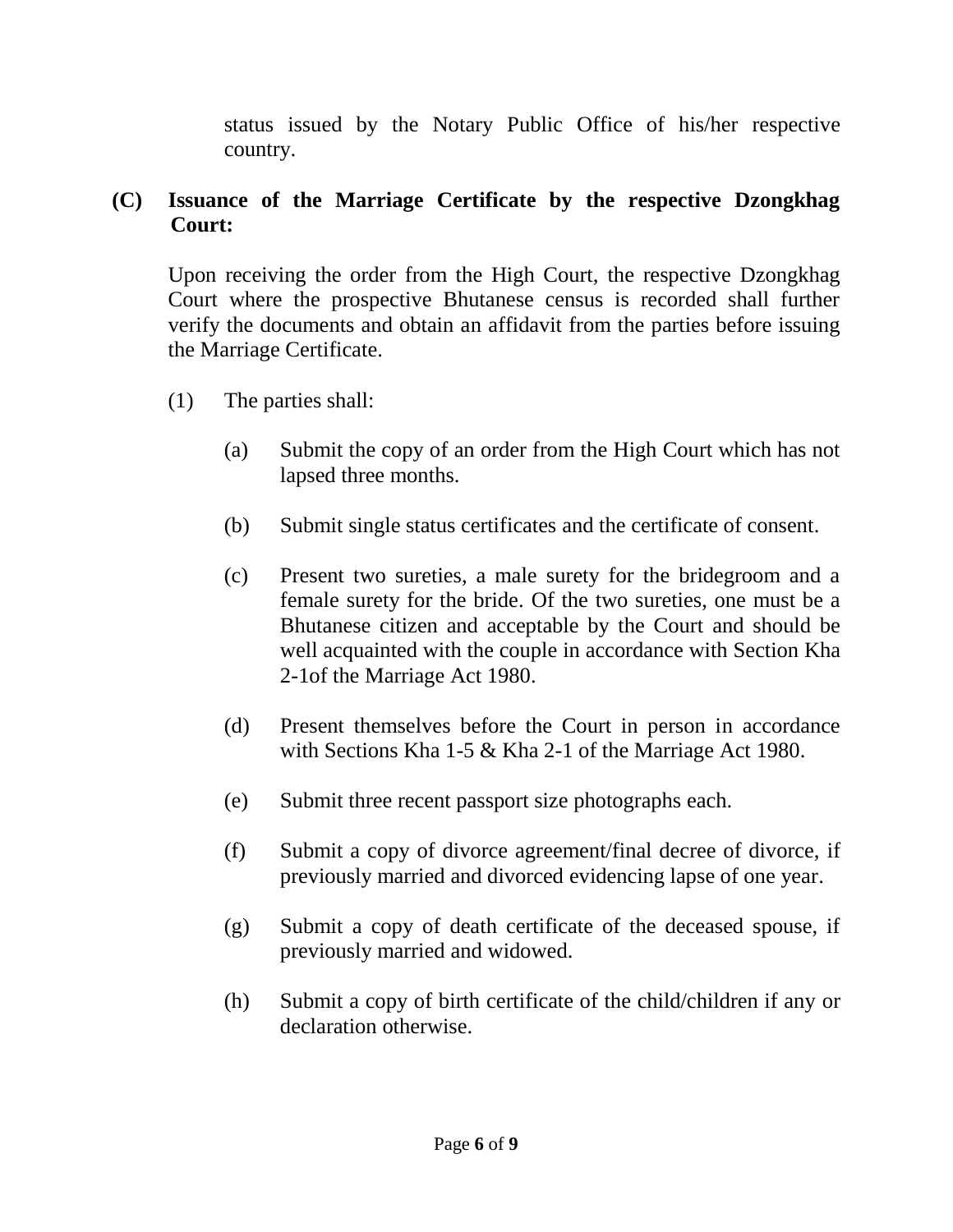- (i) Make a declaration/ affidavit before the Court as prescribed in the judicial forms 7 and 8(KA) and affix their signatures or thumb impressions therein.
- (j) Put their signature or thumb impression on the legal stamp (it should be half on the stamp and half outside) and a separate signature or thumb impression on the application/form.
- (k) Submit all the documents in support of Form 7 and  $8(KA)$ , and other necessary document as deemed necessary by the Court.
- (l) Declare that he/she shall not propagate any religion or introduce any new religion in accordance with Section Kha 2-9 of the Marriage Act.
- (m) Adopt the existing traditions and customs, and comply with the Constitution and other relevant Bhutanese laws.
- (n) Establish a fact to the satisfaction of the court that they had been associated with each other for atleast a minimum of one year.

#### (o) **A Bhutanese marrying a foreigner shall**:

- (i) Submit an affidavit that he/she shall not stand for any elected office in accordance with Article 23, Section 4 of the Constitution.
- (ii) Submit an affidavit in accordance with Sections Kha 2-6 and 2-7 of the Marriage Act 1980, mentioning that he/she shall:
	- (a) Not seek employment in the defence or Ministry of Foreign Affairs of the Government of Bhutan;
	- (b) Not apply for land or any other kidus;
	- (c) Not apply for loans; and
	- (d) Other benefits restricted under the laws.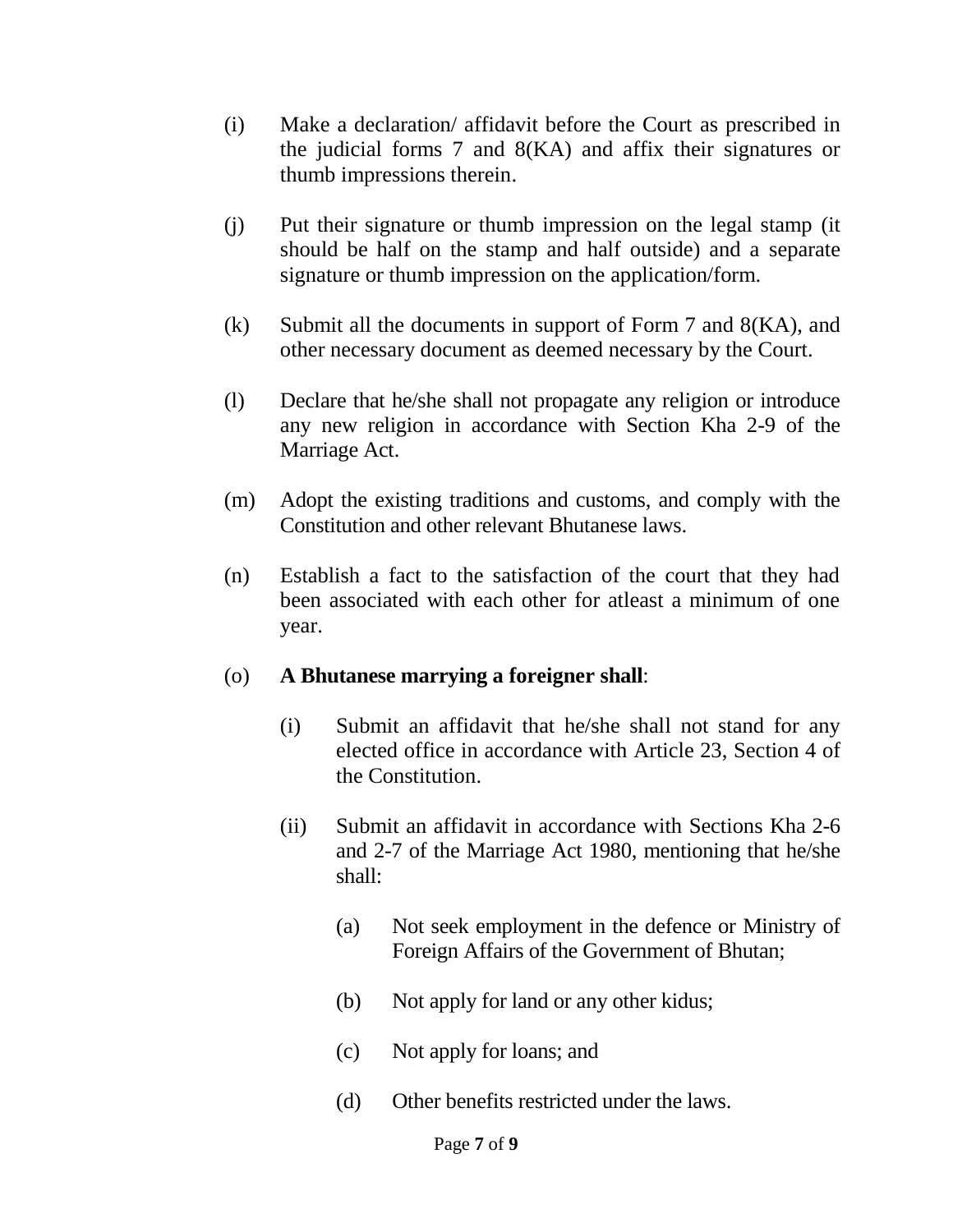- (iii) Be restricted from enjoying the privileges and benefits in accordance with Section Kha 2-8 of the Marriage Act as mentioned herein below:
	- (a) From receiving any aid from the government to pursue or undergo training in foreign countries.
	- (b) From the date of contracting such a marriage, the Government aided expenses given for studies and training shall be withdrawn forthwith.
	- (c) The expenditure given by the government for pursuing studies or undergoing training up till date of such a marriage shall have to be refunded.
	- (d) The Government of Bhutan shall send intimation to the country sponsoring the student to withdraw all the expenses provided for studies or training to a Bhutanese national who is marriage is contracted with a foreigner.
- (iv) Declare that he/she shall not apply for any further promotions in accordance with Sections Kha 2-4 and 2-5 of the Marriage Act.
- (v) Submit a declaration before the Court to surrender his/her citizenship, if he/she holds citizenship of other countries in accordance with the Constitution and Marraige Act.
- (2) A foreigner marrying a Bhutanese shall be interviewed by a panel comprising of the Chief Justice and other two justices of the High Court on Bhutanese customs, culture, tradition and history and any other questions as it deems necessary.
- (3) In the event, if parties fail to process marriage certificate from the respective Court within three months from the date of order issued by the High Court, then such order shall stand automatically annulled and shall require the couple to process the documents afresh.
- (4) A person whose Marriage (Certificate) application is dismissed or denied by the court, it shall be barred from re-application until a period of one year has lapsed from the date of such denial.